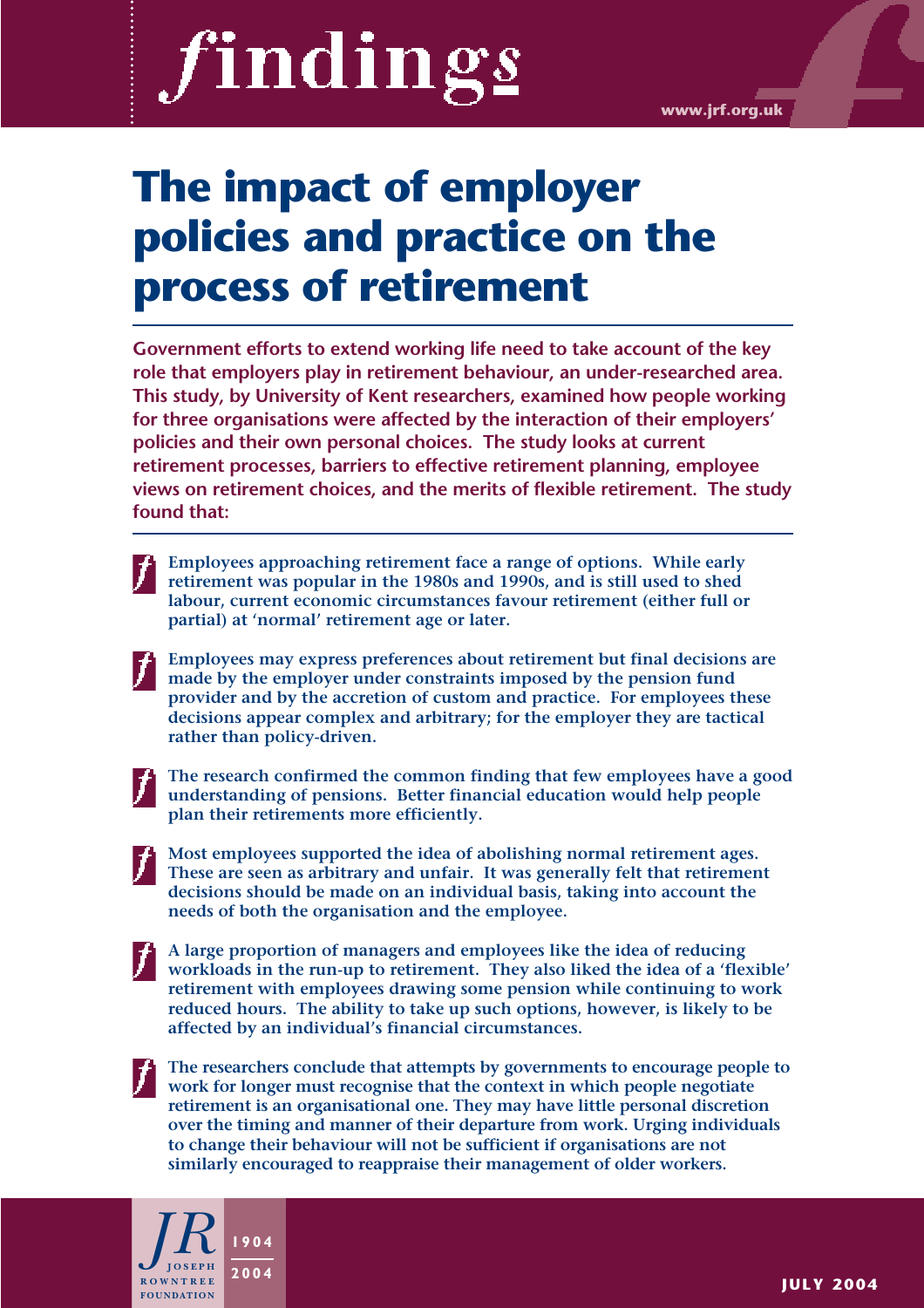#### **Background**

There is widespread concern about current patterns of retirement. There has been a shortening of the average working life and a shift towards earlier retirement. Government is increasingly seeking to persuade people to delay retirement and work longer. Individuals are anxious about the likely value of their occupational and state pensions.

Employers play a key role in the retirement decision. Individual preferences about when to retire are powerfully constrained by the decisions of their employers. Yet research in this field has neglected the role played by employing organisations' policies and practices in the retirement decision. This is despite the fact that there is evidence that most people who cease work in their 50s do not choose to do so.

Employers rarely use the management of retirement and pensions to achieve strategic goals. Instead, managers, driven by short-term commercial or organisational pressures, adopt an ad hoc approach that leads to inefficiencies and lost opportunities in human resource management.

The main aims of this research were:

- to examine how older workers and the retirement process are currently managed in a range of organisations;
- to identify barriers to effective planning for retirement;
- to consider whether individuals feel there is enough choice when facing decisions about retirement; and
- to evaluate from the viewpoint of both employers and employees the potential merits of 'flexible retirement', that is the ability for individuals to reduce work commitments in the run-up to full retirement.

#### **The management of older workers and retirement**

Employees entering a 'retirement zone' – typically from 50 years of age upwards – face a range of options: early retirement, retirement at the 'normal age' or opting to work beyond the normal retirement age. The actual decision at any of these points is at the discretion of managers or pension funds, even though individuals may make requests that initiate such decisions (see Figure 1).

In the cases looked at in this research, final decisions about retirement still largely rested with the employing organisation. This discretion, combined with the complexity of provisions for different groups, left many respondents (both managers and employees) confused about the basis for decisions. Some people were offered favourable deals while others in similar circumstances were not.

Decisions affecting older workers and their retirement seemed to be derived from other, often unrelated, policy pressures. Much of the discretion over whether people retired before, at or beyond normal retirement age lay with managers but they, in turn, felt constrained by the rules of the pension schemes they were administering and by the accretion of custom and practice over the years. Generally speaking managerial decisions seem to be tactical rather than guided by any overall policy towards older employees.

The research noted an interesting shift in recent years. A period during the 1980s and 1990s when early retirement had become an expectation for many employees and was a commonly used management tool to aid downsizing has been succeeded by a change in employee expectations. Superannuation schemes can no longer afford to pay such generous packages and employers seem to have got this message across to workers, although retirement is still used as an ad hoc means of shedding labour where circumstances require.

| Age                                     | Early retirement zone,<br>from 50 years of age                                                                                                                                       | <b>Company's normal</b><br>retirement age (NRA)                                                | <b>Post NRA</b>                                                                                     |
|-----------------------------------------|--------------------------------------------------------------------------------------------------------------------------------------------------------------------------------------|------------------------------------------------------------------------------------------------|-----------------------------------------------------------------------------------------------------|
| Area of management<br>of retirement age | • accept employee's request<br>discretion over choice ● employer triggers for<br>business reasons<br>• employer triggers for<br>other reasons (e.g. ill-health,<br>redundant skills) | • employer policy for workers<br>to retire at given age<br>• likely to be illegal from<br>2006 | • allow employee to<br>continue on same<br>contract<br>• offer different contract<br>or consultancy |

#### **Figure 1: Management discretion in the retirement zone**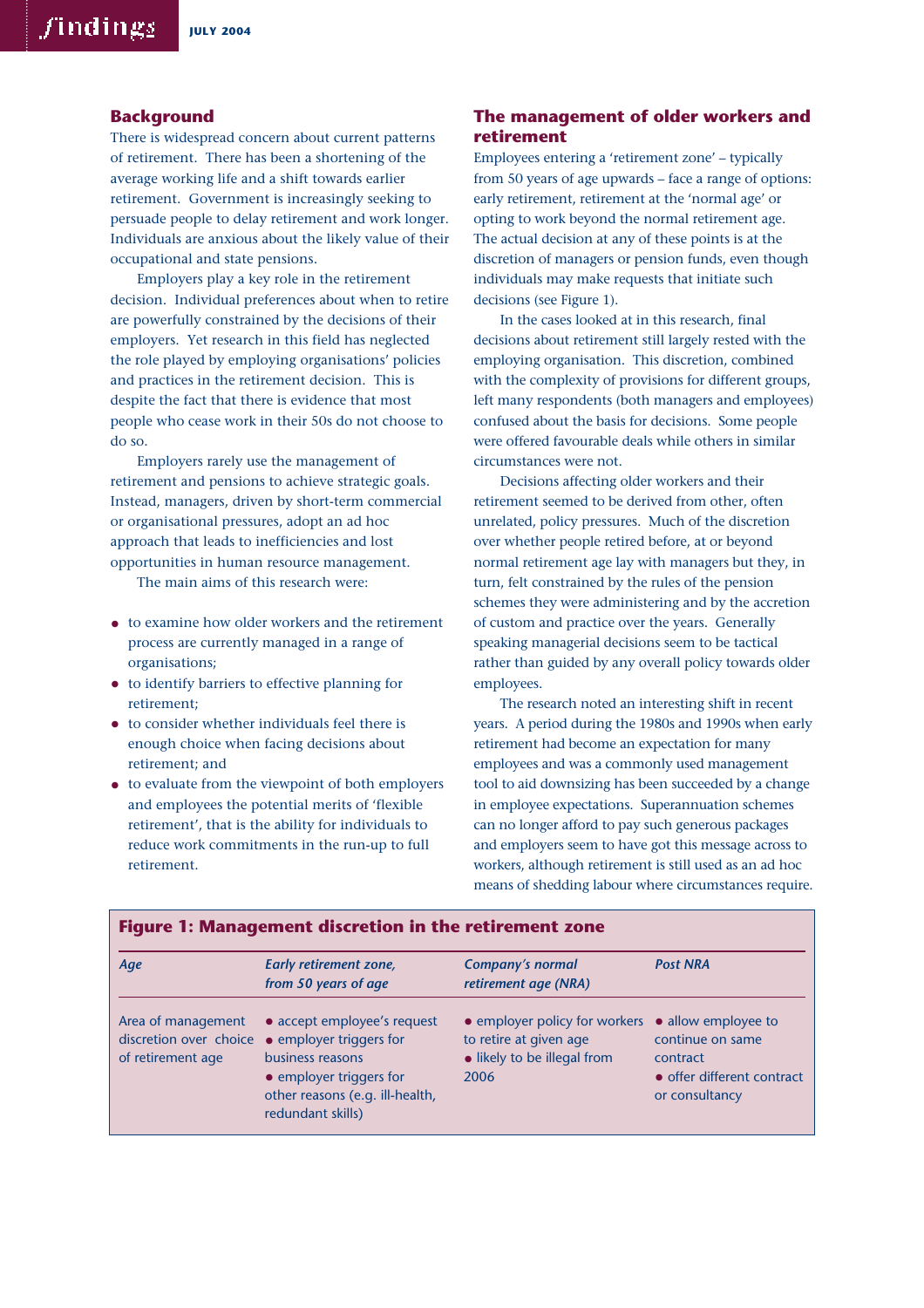# findings

#### **Individual understanding of pensions and retirement policies**

Most people do not find pensions interesting. Even when they are within ten years of likely retirement age, many individuals will not have given much thought to their retirement circumstances. The study confirmed what others have discovered: that people find it difficult to understand pensions and shy away from planning their retirement.

A very common view among employees was that the information they had about pensions had been found on a 'need to know' basis and many employees had not got around to working it all out. The great majority were, however, happy that their organisations, if asked, could give useful information and they felt that pensions managers and departments were generally helpful and approachable. However, the tendency to delay getting information means that by not understanding their current situation many may fail to do things at the right time, for example with regard to Additional Voluntary Contributions (AVCs).

The study found that the provision of pension information to employees was not enough to enable individuals to plan the financial aspects of their retirement. Pension information needs to be placed in the context of a broader understanding of the financial principles of pensions. As most people do not have this understanding, they cannot effectively process or evaluate the information they are given.

#### **Choice**

Employees across the organisations generally agreed that the timing and manner of retirement should be a matter of personal judgement and choice. People should not be forced to retire at a given age, nor should they be compelled to continue working when they felt ready to retire. In reality, individual factors interact with managerial discretion to produce a variety of retirement scenarios. Employees tended to fall into one of four such groups, summarised in Figure 2.

In these retirement scenarios, the employing organisation was the stage on which individual retirement preferences were played out. While workers some way from retirement thought that factors such as health would dominate the timing of retirement, those who had already retired put more emphasis on what had happened to them within the employing organisation.

#### **Figure 2: Retirement scenarios**

#### **1. Happy and keen to retire**

- favourable financial situation
- looking forward to doing other things
- worked for long enough

#### **2. Forced or felt forced to retire**

- at or beyond retirement age
- early retirement imposed

#### **3. Don't want to retire**

- still enjoying work
- afraid of retirement

#### **4. Blown off course**

- family circumstances affect decision
- individual's health influences retirement age
- employer's policies overrule preference

#### **Downshifting employment in the transition to retirement**

Managers and employees generally supported the idea of allowing people to reduce their hours of work prior to retirement. Even employees who personally felt they would not want to do this supported the principle. There was also some interest in 'flexible retirement', that is the possibility of drawing some pension while continuing to work reduced hours.

Although there were no explicit policies for gradual or flexible retirement in place in the organisations studied, most employees felt there was scope to ask for a reduction in hours or a change of roles, and examples were cited of people having successfully achieved such a downshift.

These approaches might keep some people in work for longer, albeit on reduced hours. However, the ability to take up such flexible options would depend on individual financial circumstances. During the research there emerged a major distinction between those who might want to continue working out of interest, and those who felt they must carry on working to sustain income. Also significant was the likely effect that a poor understanding of pensions would have on the ability to properly assess the financial implications of different downshifting options.

#### **Conclusion**

The overwhelming majority of respondents felt there should be more individual choice about when to retire. Relatively few respondents said that they had